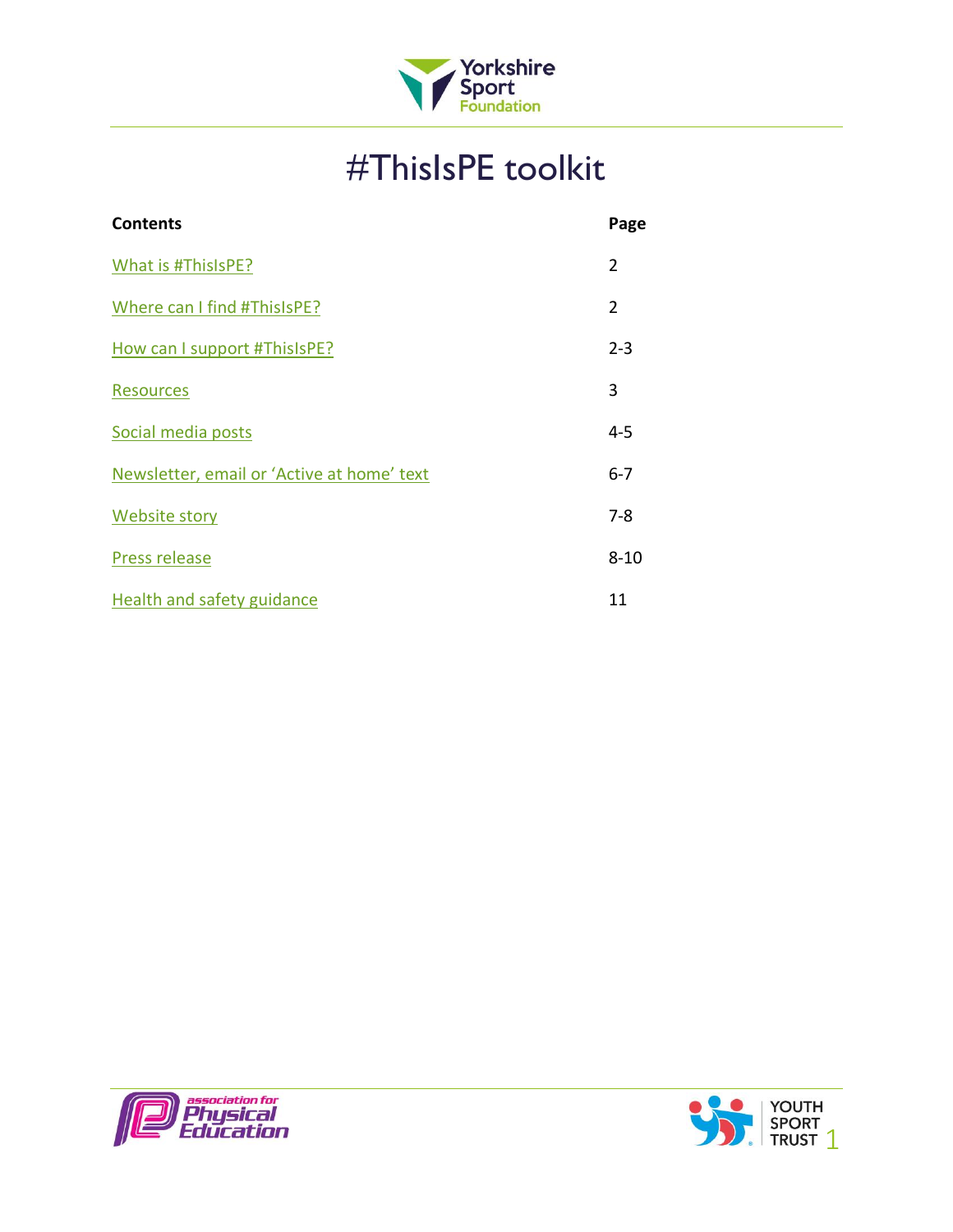

## <span id="page-1-0"></span>WHAT IS #THISISPE?

**#ThisIsPE** is designed to support parents and teachers to educate and entertain primary school children at home during the school closures. There are a lot of high-profile exercise videos available, but far less genuine physical education.

Each **#ThisIsPE** activity is designed to be fun, replicable at home, and can be done with things you can find around the house. All videos come from current PE teachers, or PE teachers now working elsewhere in the sector.

The aims of the campaign are to:

- **Support teachers and parents to educate and entertain at home**
- **Raise the profile and importance of physical education**
- **Change perceptions among parents who may have a negative impression of PE**

**#ThisIsPE** was created by Yorkshire Sport Foundation, in partnership with the Association for Physical Education, Youth Sport Trust and North Yorkshire Sport. The [Department for Education](https://www.gov.uk/government/publications/coronavirus-covid-19-online-education-resources/coronavirus-covid-19-list-of-online-education-resources-for-home-education)  [listed it as one of four 'high](https://www.gov.uk/government/publications/coronavirus-covid-19-online-education-resources/coronavirus-covid-19-list-of-online-education-resources-for-home-education)-quality resources' to support parents and teachers to deliver physical education for primary school children.

## WHERE CAN I FIND #THISISPE?

All #ThisIsPE videos are hosted on YouTube in a [#ThisIsPE playlist.](https://www.youtube.com/watch?v=ZtASj5d2Ryw&list=PLYGRaluWWTojV3An2WEgsQ4qGFy_91jDL) You could embed this on your [website.](https://support.google.com/youtube/answer/171780?hl=en-GB)

A new #ThisIsPE video is posted at 1pm on a Monday, Wednesday and Friday. As well as being added to the YouTube playlist, it also appears on the Yorkshire Sport Foundation **Facebook**, [Instagram](https://www.instagram.com/yorkshiresport/) an[d Twitter](https://twitter.com/YorkshireSport) accounts.

There is a **#ThisIsPE landing page on the YSF website**, which gives background to the campaign and relevant links.

## <span id="page-1-1"></span>HOW CAN I SUPPORT #THISISPE?

We appreciate this is a difficult time both personally and professionally for everyone, with priorities and demands from all directions. If you think this campaign is something your



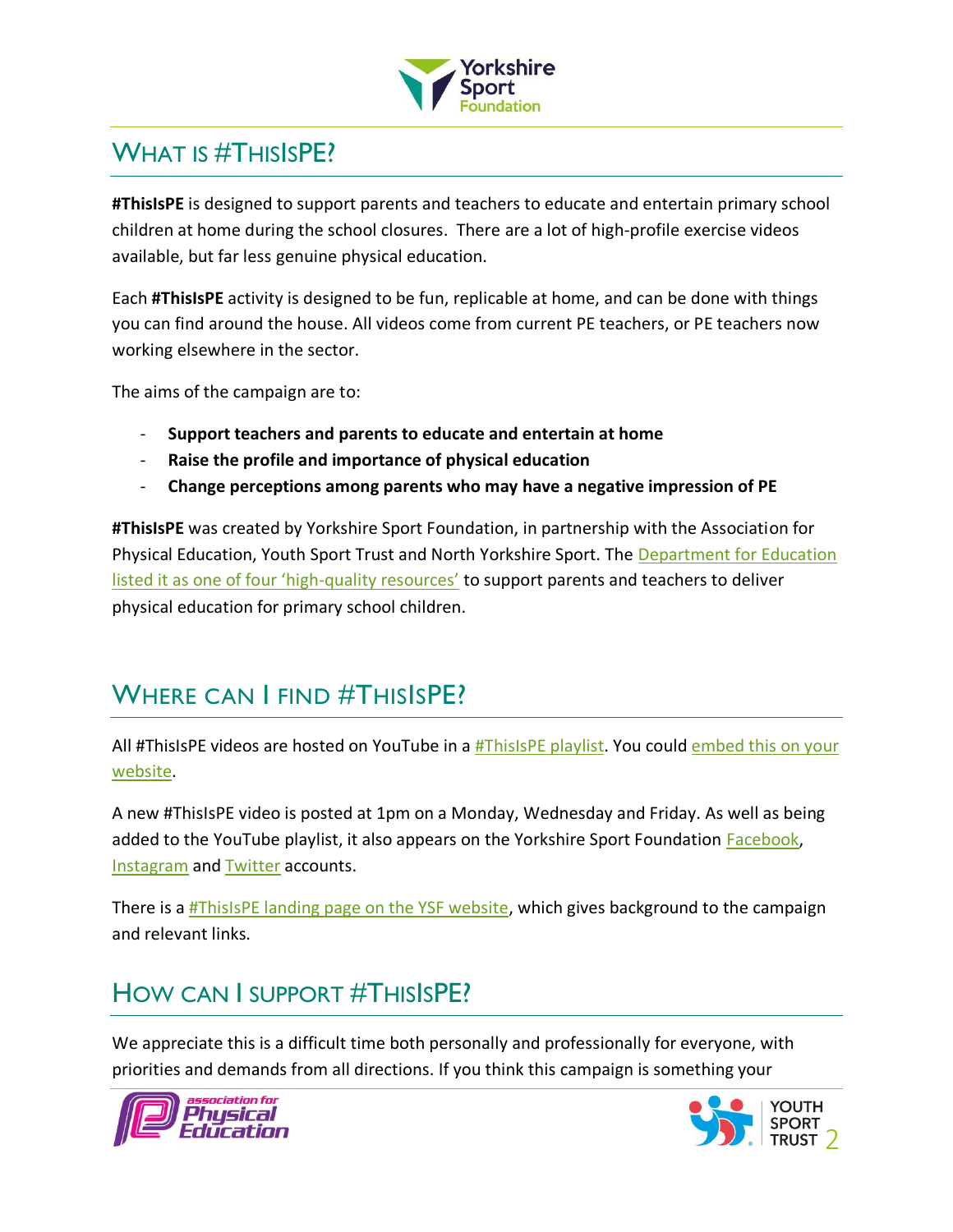

audience would find useful, please feel free to share it with them. We've listed a few suggestions below:

- Retweet/share #ThisIsPE videos from the YSF social media accounts
- Share the YouTube playlist on your social media accounts
- Publish the press release on your website
- Add it to any 'Active at Home' pages you may have
- Contact the schools, school teachers and School Games Organisers in your database to make them aware of the resource, so they can share.
- Email your partner database to make them aware of the resource and how they may want to get involved

## <span id="page-2-0"></span>**RESOURCES**

To hopefully make life easier, we've created some resources to support the promotion of #ThisIsPE.

- A [corporate press release,](#page-7-0) featuring quotes from some of the partners involved. Best for organisations.
- A more [customer facing story for websites,](#page-6-0) more appropriate for schools.
- Text for [newsletters, emails](#page-5-0) or 'Active at Home' webpages
- Suggested [social media posts](#page-3-0)
- A [small bank of images](https://drive.google.com/open?id=1qZ7_xVID6cSUBNfYtnxo1ankbQG8WQMa) that we will add to as often as possible

Website – [www.yorkshiresport.org/ThisIsPE](http://www.yorkshiresport.org/ThisIsPE)

YouTube playlist -

[https://www.youtube.com/playlist?list=PLYGRaluWWTojV3An2WEgsQ4qGFy\\_91jDL](https://www.youtube.com/playlist?list=PLYGRaluWWTojV3An2WEgsQ4qGFy_91jDL)

Twitter account - <https://twitter.com/YorkshireSport>

Facebook - <https://www.facebook.com/YorkshireSportFoundation/>

Instagram - <https://www.instagram.com/yorkshiresport/>



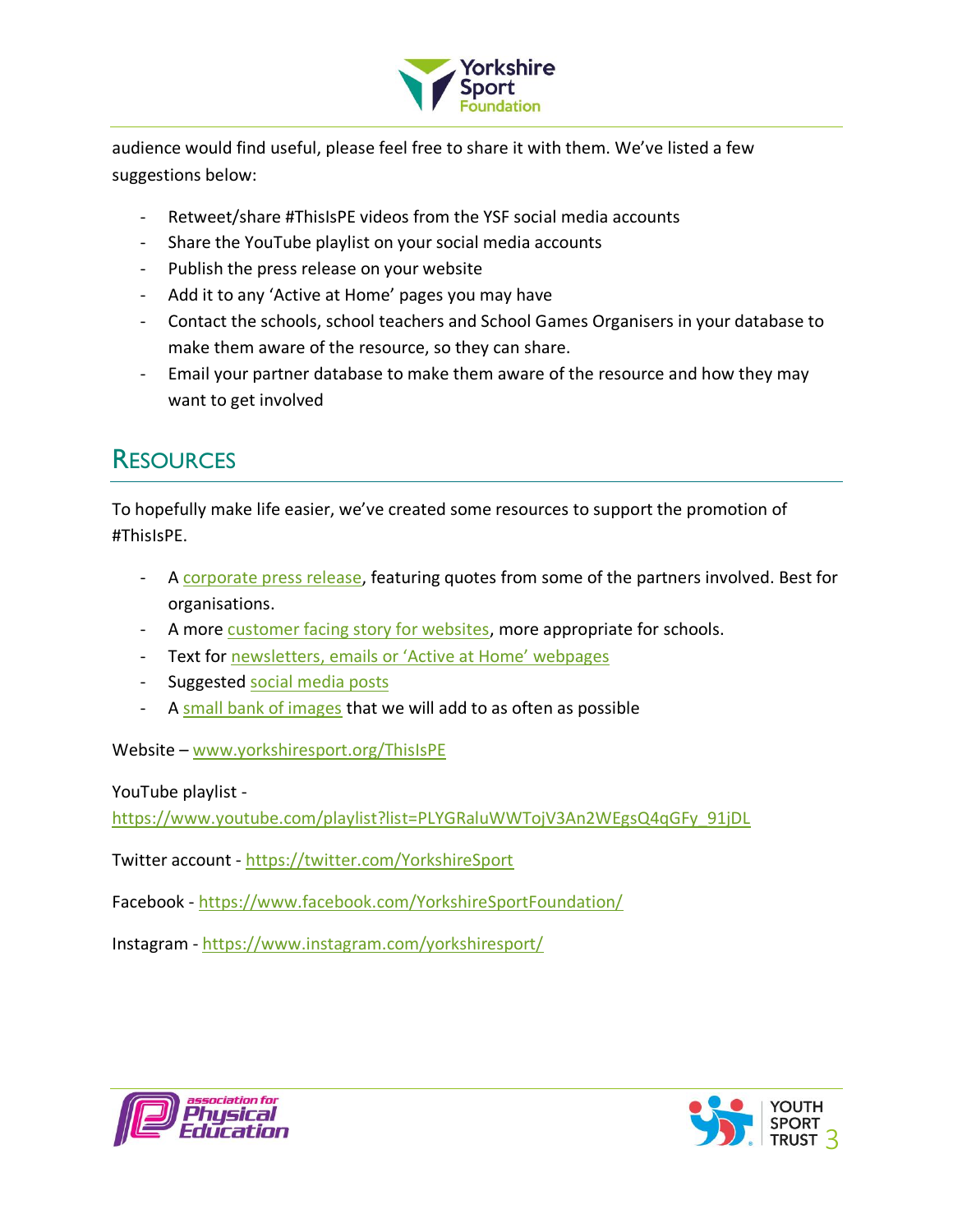

## <span id="page-3-0"></span>SOCIAL MEDIA POSTS

### **We see #ThisIsPE as having two different audiences, and the messages to them will be slightly different.**

Firstly, to parents, we want to emphasise the fact that the videos are fun! They are activities and games that can be replicated at home, using things you can find around the house. Many parents may instantly be turned off by PE, so we want to focus on the activities being fun and easy to replicate at home. They are entertaining, but also educational.

Secondly, we want to get teachers and schools to share #ThisIsPE. We'll emphasise how this relates to the primary school curriculum and is one less thing for them to worry about. If schools are timetabling suggestions for parents, then #ThisIsPE is a government endorsed resource.

### FOR PEOPLE TALKING TO PARENTS THROUGH SOCIAL MEDIA

Keeping the kids entertained during lockdown is hard! Educating the kids is hard! Here's a selection of activities that you can do at home that allow you to do both.

It's linked to the primary curriculum and endorsed by @educationgovuk Take a look! [https://bit.ly/ThisIsPE\\_YouTube](https://bit.ly/ThisIsPE_YouTube)

Here's some activities that can educate the kids at home using things like teddy bears, socks, and tea towels!

Find the games that you want to do together and have some fun! [https://bit.ly/ThisIsPE\\_YouTube](https://bit.ly/ThisIsPE_YouTube) #ThisIsPE

If you're looking for something fun and active to help the kids use all that extra energy, here's some activities you can do with things you can find around your home. [https://bit.ly/ThisIsPE\\_YouTube](https://bit.ly/ThisIsPE_YouTube) #ThisIsPE



-

-

-

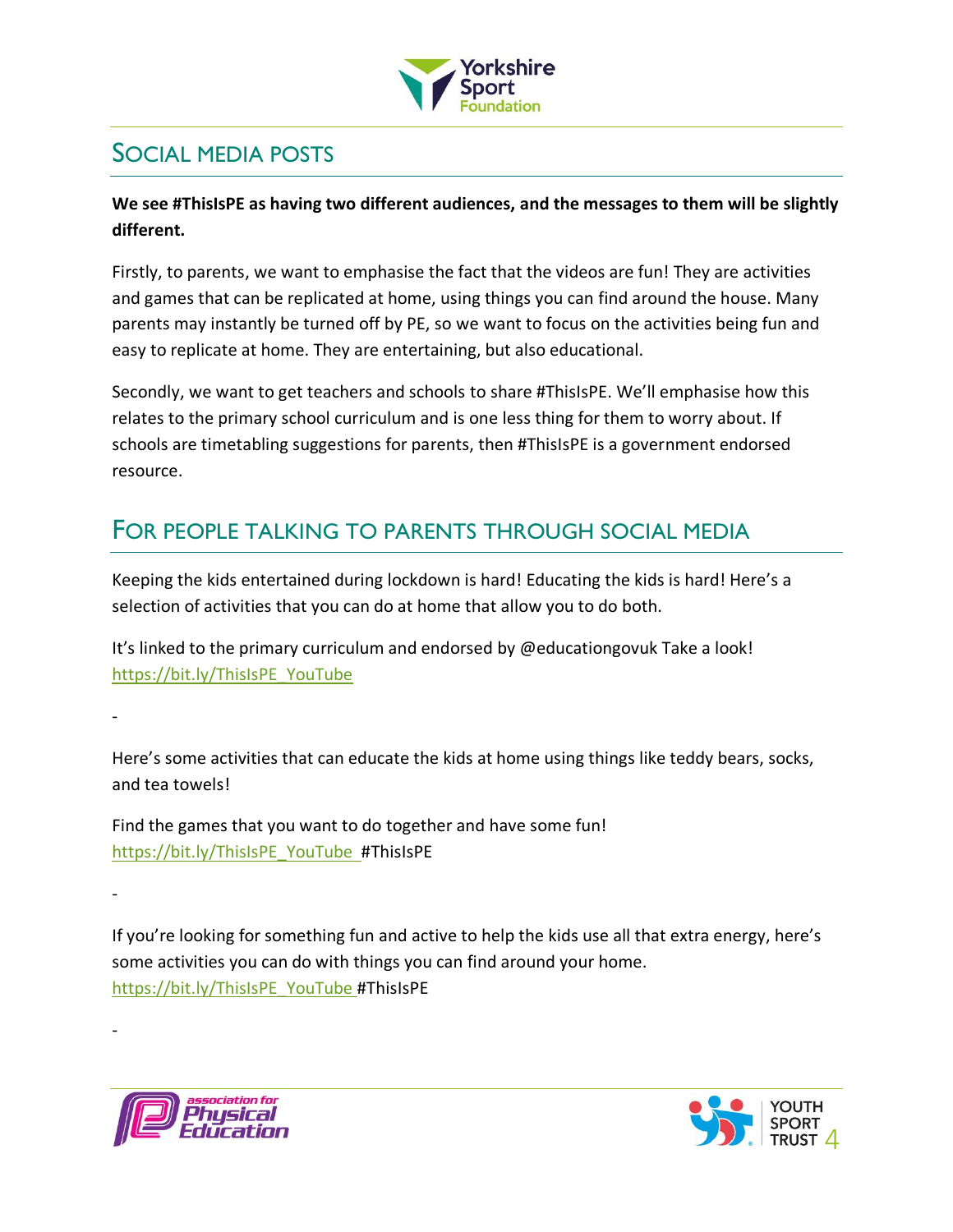

Fancy some family friendly activities that will keep the kids entertained? There's lots of ideas to have a go at from @YorkshireSport [https://bit.ly/ThisIsPE\\_YouTube](https://bit.ly/ThisIsPE_YouTube) #ThisIsPE

PE is not about star jumps, press-ups and cross country runs! PE is about fun activities to develop coordination, strength and balance in your child. Here's some things you can try at home - [https://bit.ly/ThisIsPE\\_YouTube](https://bit.ly/ThisIsPE_YouTube) #ThisIsPE

Educating the kids at home doesn't always have to be about textbooks or worksheets. It can be about teddy bears, rolled up pairs of socks and having fun!

Pick an activity video and give it a go - [https://bit.ly/ThisIsPE\\_YouTube](https://bit.ly/ThisIsPE_YouTube) #ThisIsPE

### FOR PEOPLE TALKING TO SCHOOLS THROUGH SOCIAL MEDIA

Support parents to teach real PE at home with these videos from @YorkshireSport.

A variety of activities that can be replicated using things you'll find around the house, and endorsed by @educationgovuk #ThisIsPE [https://bit.ly/ThisIsPE\\_YouTube](https://bit.ly/ThisIsPE_YouTube)

-

-

-

-

-

[.@YorkshireSport](mailto:.@YorkshireSport) have brought together PE teachers to provide activity videos that will allow parents to continue their child's development at home.

Supported by @Afpe\_PE and @YouthSportTrust, and endorsed by @educationgovuk. Share #ThisIsPE with families. [https://bit.ly/ThisIsPE\\_YouTube](https://bit.ly/ThisIsPE_YouTube)

#ThisIsPE is listed by @educationgovuk as a 'high quality resource' to support learning at home. Share the videos with those looking to keep the kids active, entertained and educated [https://bit.ly/ThisIsPE\\_YouTube](https://bit.ly/ThisIsPE_YouTube)



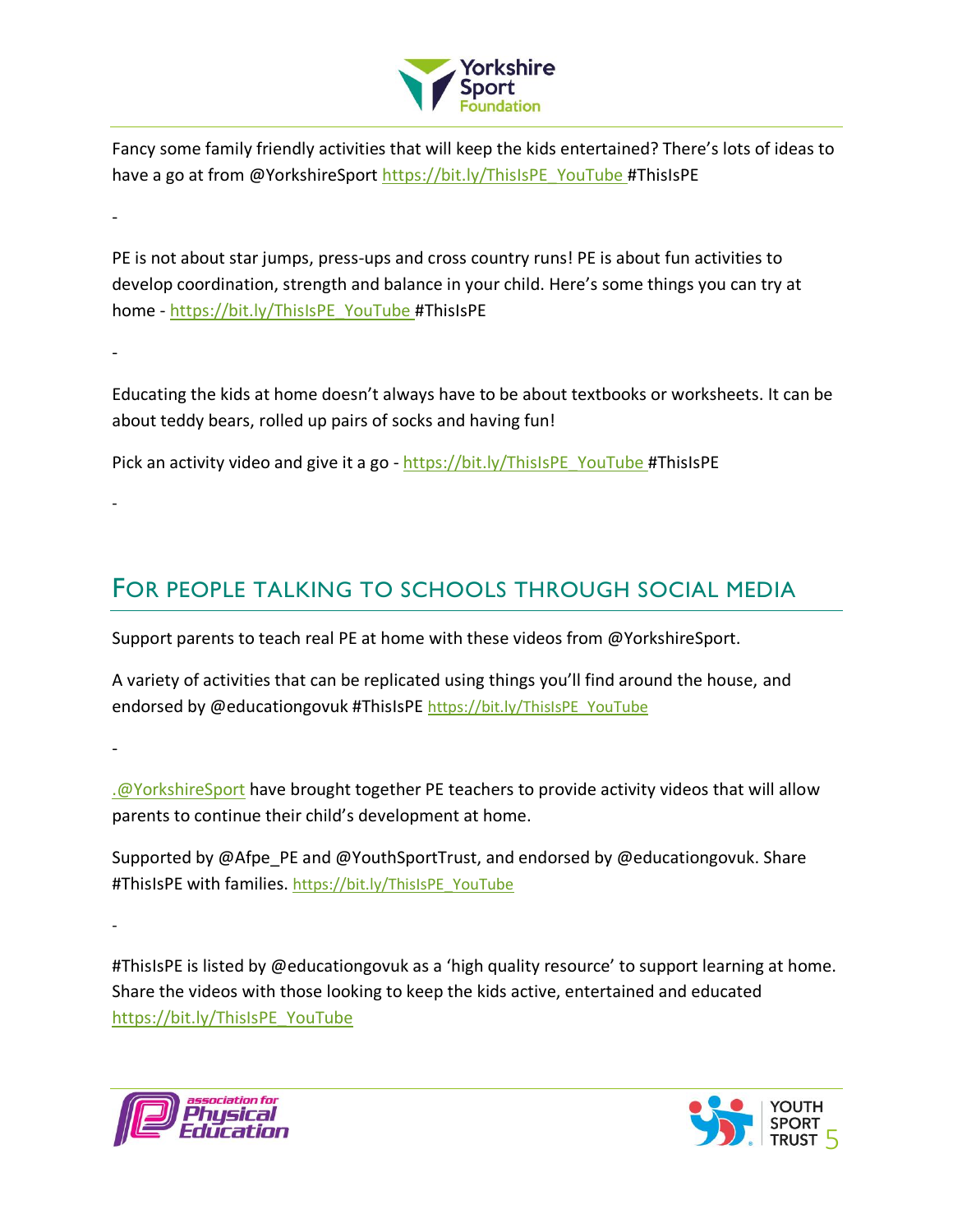

## <span id="page-5-0"></span>NEWSLETTER, EMAIL OR 'ACTIVE AT HOME' TEXT

**Here are some short bits of text that you could use in newsletters, on Tapestry, or in emails to parents.** 

**-**

**If you're trying to get the balance between educating and entertaining the kids at home, then you're not alone!**

Here's some fun activities and games you can try with objects you find around the house, and it all links to the primary school curriculum.

If you or your child are usually put off by PE, then give one of the videos a go and see if it changes your mind. Click [HERE](https://bit.ly/ThisIsPE_YouTube) for the videos.

-

**There are lots of home school resources out there at the moment. The Department for Education has recommended some 'high quality' resources to help you.**

One comes from right here in Yorkshire! #ThisIsPE is about developing children's fundamental movement skills through fun games and activities that the whole family can get involved with.

There's lots of different activities to try, all from PE teachers and specialists. Take a look at the videos and have some fun!

-

-

**Physical education specialists from across the country have come together to provide parents with two-minute videos to help you educate and entertain at home.**

Forget expensive sports equipment, these activities can be done with things like teddy bears, rolled up socks, and toilet roll!

#ThisIsPE is fun, educational, and there's not a star jump in sight! Check it out [here.](https://bit.ly/ThisIsPE_YouTube)



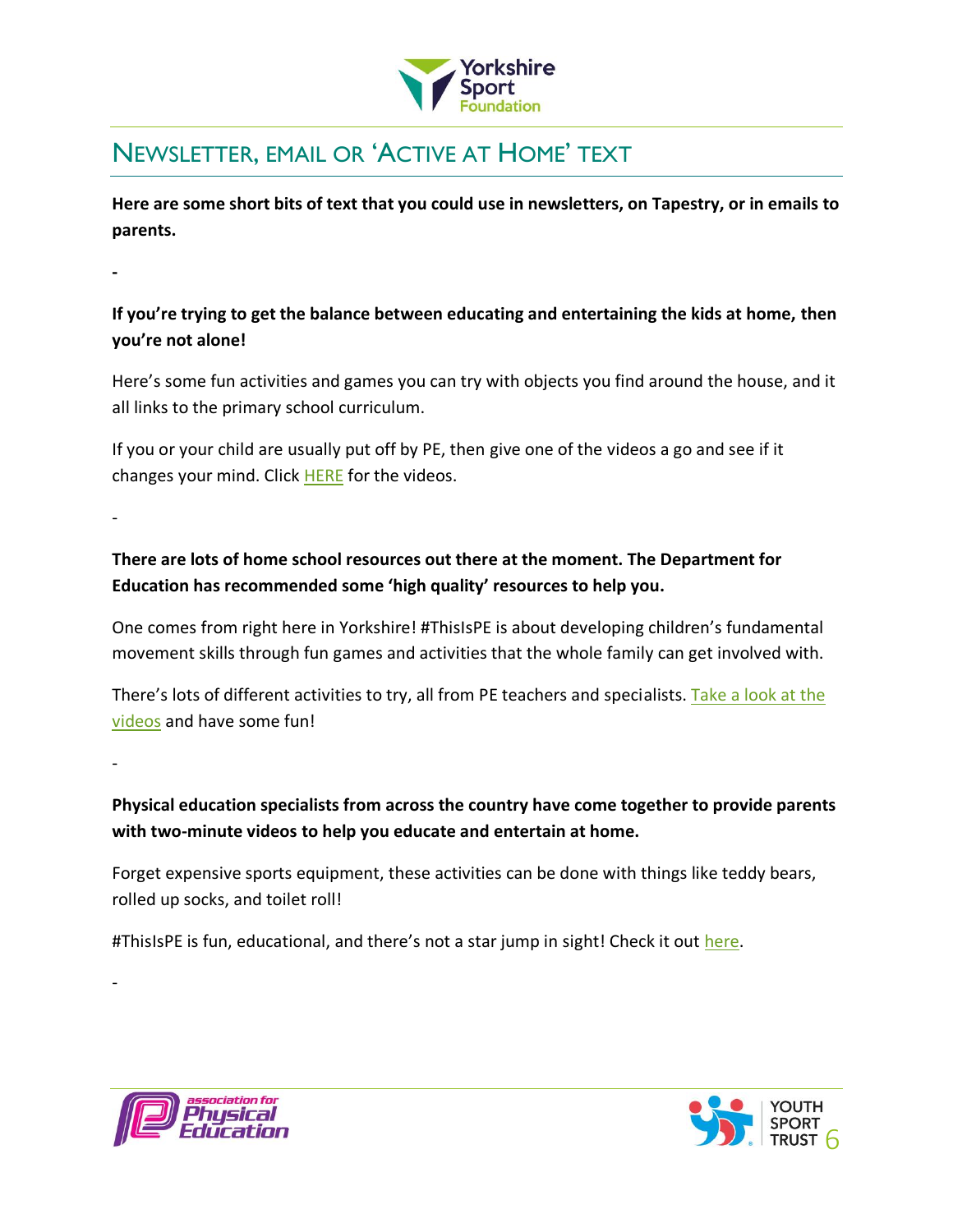

**The kids may not be lacking in energy, but you may be starting to run out of ideas for how to keep them entertained!**

Keeping active in these strange times is really important, and that's why #ThisIsPE is a useful way to quickly put together activities and games that will entertain and burn off some of that energy.

The videos are linked to the primary school curriculum, too, so it's one way of educating the kids at home. [Check out the videos.](https://bit.ly/ThisIsPE_YouTube)

### **You don't need to spend money on expensive equipment to keep the kids entertained during these strange times.**

Did you know that a pair of rolled up socks could be so versatile? Or that teddy bears are the teaching assistants you never knew you had?!

[Take a look at these videos,](https://bit.ly/ThisIsPE_YouTube) endorsed by the Department for Education, as great ways to educate and entertain at home.

## <span id="page-6-0"></span>WEBSITE STORY

-

### **If you're looking for ways to educate and entertain the kids during lockdown, we've got something for you!**

Yorkshire Sport Foundation have brought together teachers from across the country to provide activities and games you can replicate at home, using things you can find around the house. They have fun at the heart of them all, so not only will it keep the kids entertained, but it will continue their development in crucial areas such as coordination, balance and building strength.

It's endorsed by the Government [Department for Education,](https://www.gov.uk/government/publications/coronavirus-covid-19-online-education-resources/coronavirus-covid-19-list-of-online-education-resources-for-home-education#physical-education-pe-and-physical-activity) and is supported by leading national organisations, the **Association for Physical Education**, and the [Youth Sport Trust.](https://www.youthsporttrust.org/)

Each video lasts around two minutes, and will introduce an activity, with tips for how to progress it depending on the age and development of your child. Some of the videos have ways



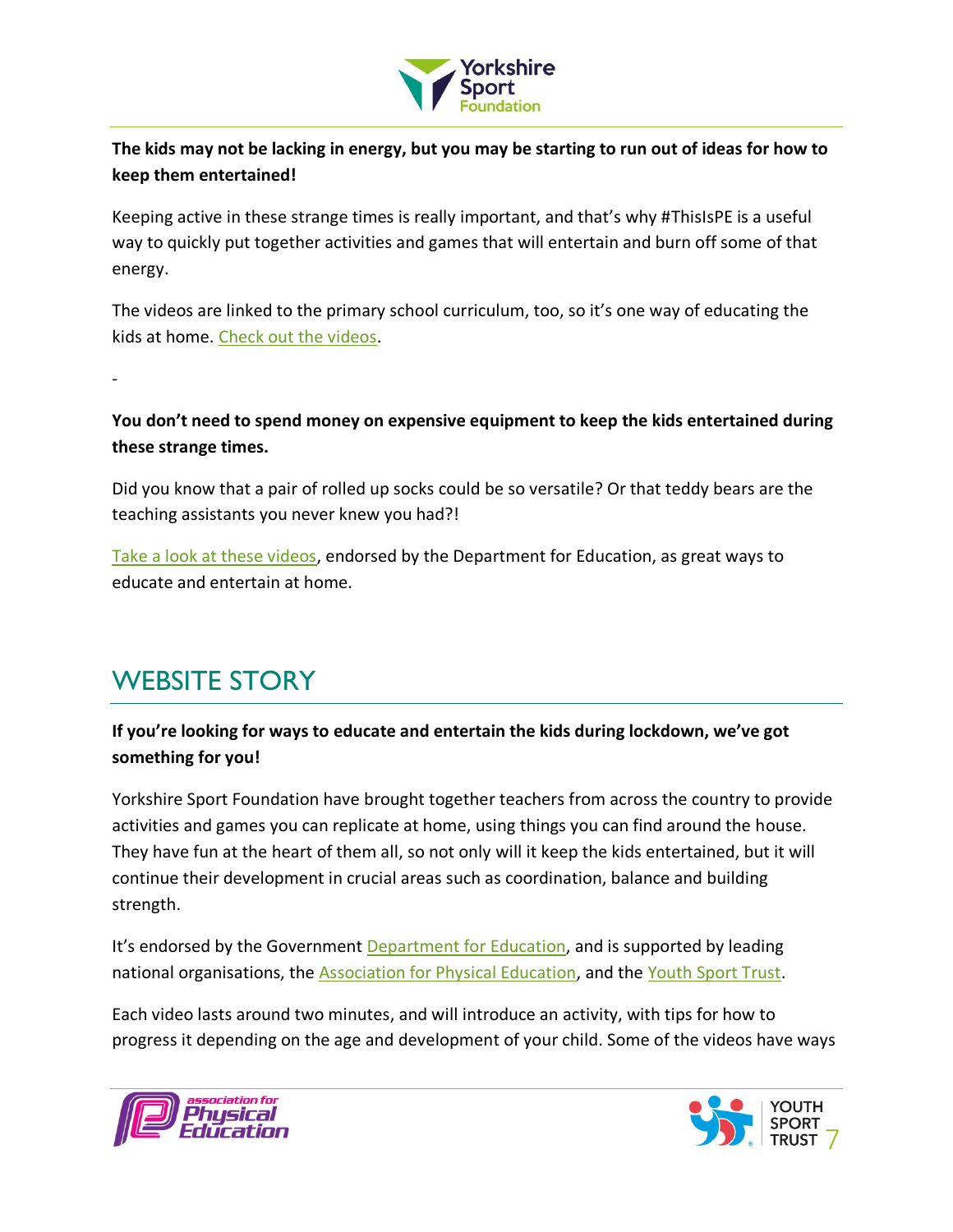

you can put what children have learnt into a game, plus ways of how to make that game easier or harder.

You may think that PE is all about star jumps, cross country runs in the cold, or the school football team. Physical education is actually about providing your child with the fundamental skills they need as they develop throughout primary school. And it's fun! Families across the country have been getting involved in #ThisIsPE in the last few weeks, so why don't you?

Check out all the videos [here,](https://www.youtube.com/playlist?list=PLYGRaluWWTojV3An2WEgsQ4qGFy_91jDL) or take a look on [Facebook,](https://www.facebook.com/watch/YorkshireSportFoundation/649425762508640/) [Instagram](https://www.instagram.com/yorkshiresport/channel/) or [Twitter](http://www.twitter.com/YorkshireSport) for #ThisIsPE.

### <span id="page-7-0"></span>PRESS RELEASE

**A campaign designed and created in Yorkshire to support teachers, parents and carers to teach physical education has received national recognition from the Department for Education.**

The #ThisIsPE campaign, led by Yorkshire Sport Foundation, uses specialist teachers of PE from across the county to film two-minute videos with activities that can be replicated at home, all linked to the primary PE curriculum.

Supported by the [Association for Physical Education,](https://www.afpe.org.uk/) [North Yorkshire Sport](https://www.northyorkshiresport.co.uk/) and the Youth Sport [Trust,](https://www.youthsporttrust.org/) the resource has been listed as one of four 'high-[quality resources'](https://www.gov.uk/government/publications/coronavirus-covid-19-online-education-resources/coronavirus-covid-19-list-of-online-education-resources-for-home-education#physical-education-pe-and-physical-activity) in physical education, alongside those produced by the NHS, BBC and Disney. The resources, which cover multiple subjects, hope to support both teachers and parents adapting to the current coronavirus restrictions that has seen many schools closed.

A new video is added at 1pm on a Monday, Wednesday and Friday on the Yorkshire Sport Foundation Facebook, Instagram and Twitter accounts, and are hosted on the charity's YouTube channel. PE specialists from across the country are set to be involved in the weeks to come as the campaign evolves.

### **Alex Ogden, lead for PE and School Sport, has led the development of the campaign, and is excited by the early response.**

"We noticed that there were a lot of physical activity and exercise initiatives out there -which absolutely have their place - but nothing that really counted as physical education.

"PE is more than just exercise, and the skills it teaches in terms of coordination, balance and strength are crucial to a child's development. We want to make the activities easy to replicate



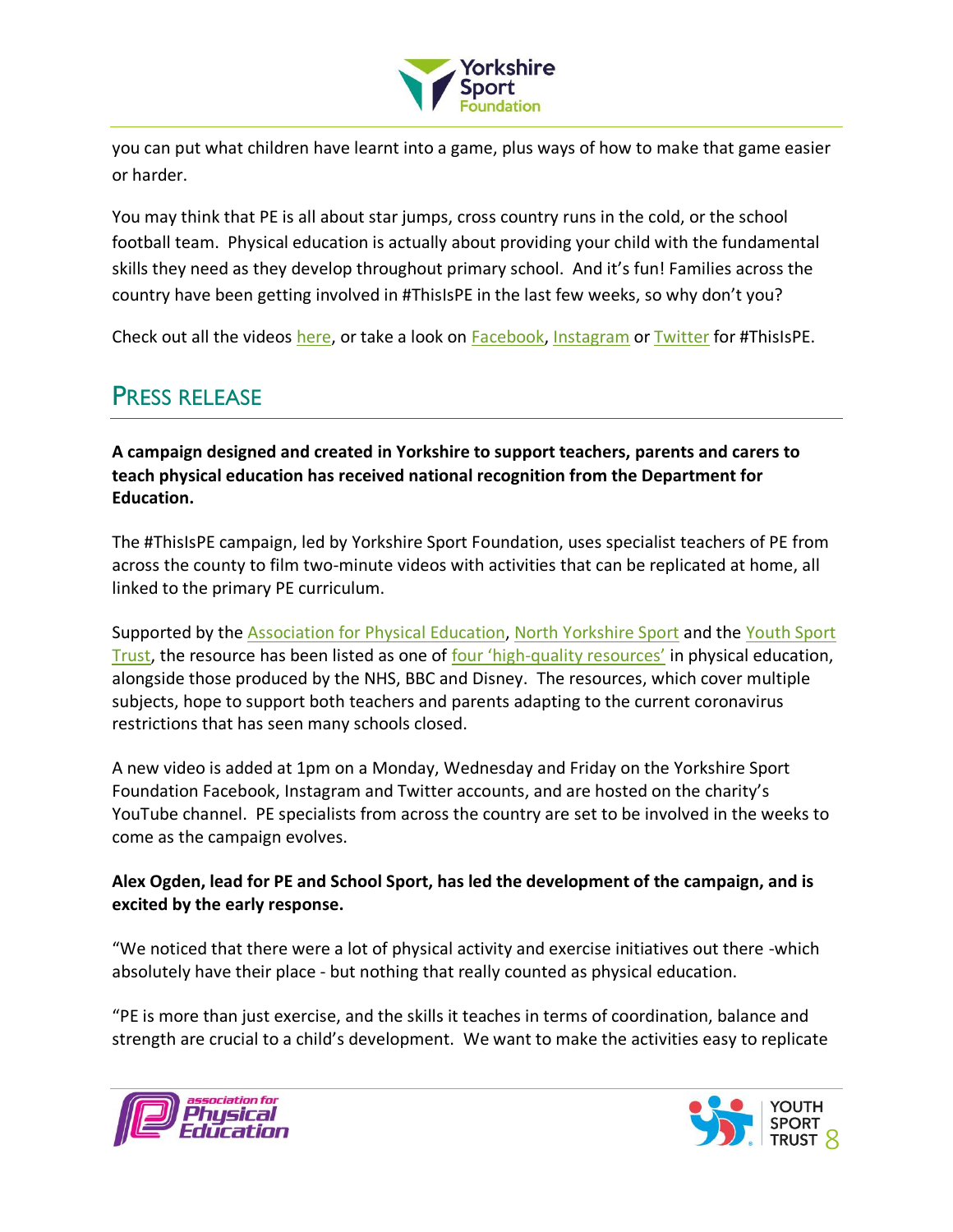

at home, so the videos include things you can find around the home rather than sports equipment.

"We also know that children are far more engaged when something is fun, so all the activities have that at their core, and we hope parents in particular find them useful to both educate and entertain."

**Sue Wilkinson MBE, afPE CEO added:** "In these unprecedented and challenging times, we know that physically activity is important. However, PE offers children and young people so much more than fitness activities.

"The PE activities commissioned by Yorkshire Sport Foundation are relevant, age-related and safe to undertake in the home environment. They will also help to develop character, determination, decision-making and communication skills, to name but a few.

"We are delighted to be a part of this initiative to support everyone who is wanting to engage in physical education to support children's development and emotional and social well being. The focus on fun is also important as teachers will tell you that when children 'want' to learn they do so much better when they just 'have' to!"

For more information on the #ThisIsPE campaign, including the YouTube playlist, visit [www.yorkshiresport.org/ThisIsPE](http://www.yorkshiresport.org/ThisIsPE)

For the full list of resources from the Department for Education, [visit the Gov.uk website.](https://www.gov.uk/government/publications/coronavirus-covid-19-online-education-resources/coronavirus-covid-19-list-of-online-education-resources-for-home-education#physical-education-pe-and-physical-activity)

**-ENDS-**

#### **Editors notes**

#### **Yorkshire Sport Foundation**

Yorkshire Sport Foundation is a Lottery Funded charity, connecting, influencing and providing support for grassroots sport across South Yorkshire and West Yorkshire. Yorkshire Sport Foundation is one of the 43 Active Partnerships working with partners to deliver Sport England's strategy, Towards an Active Nation. Find out more at <http://www.yorkshiresport.org/about>

#### **Active Partnerships**

There are 43 Active Partnerships across England who work collaboratively with local partners to create the conditions for an active nation using the power of sport and physical activity to transform lives. Find out more at <http://www.activepartnerships.org/about-us>



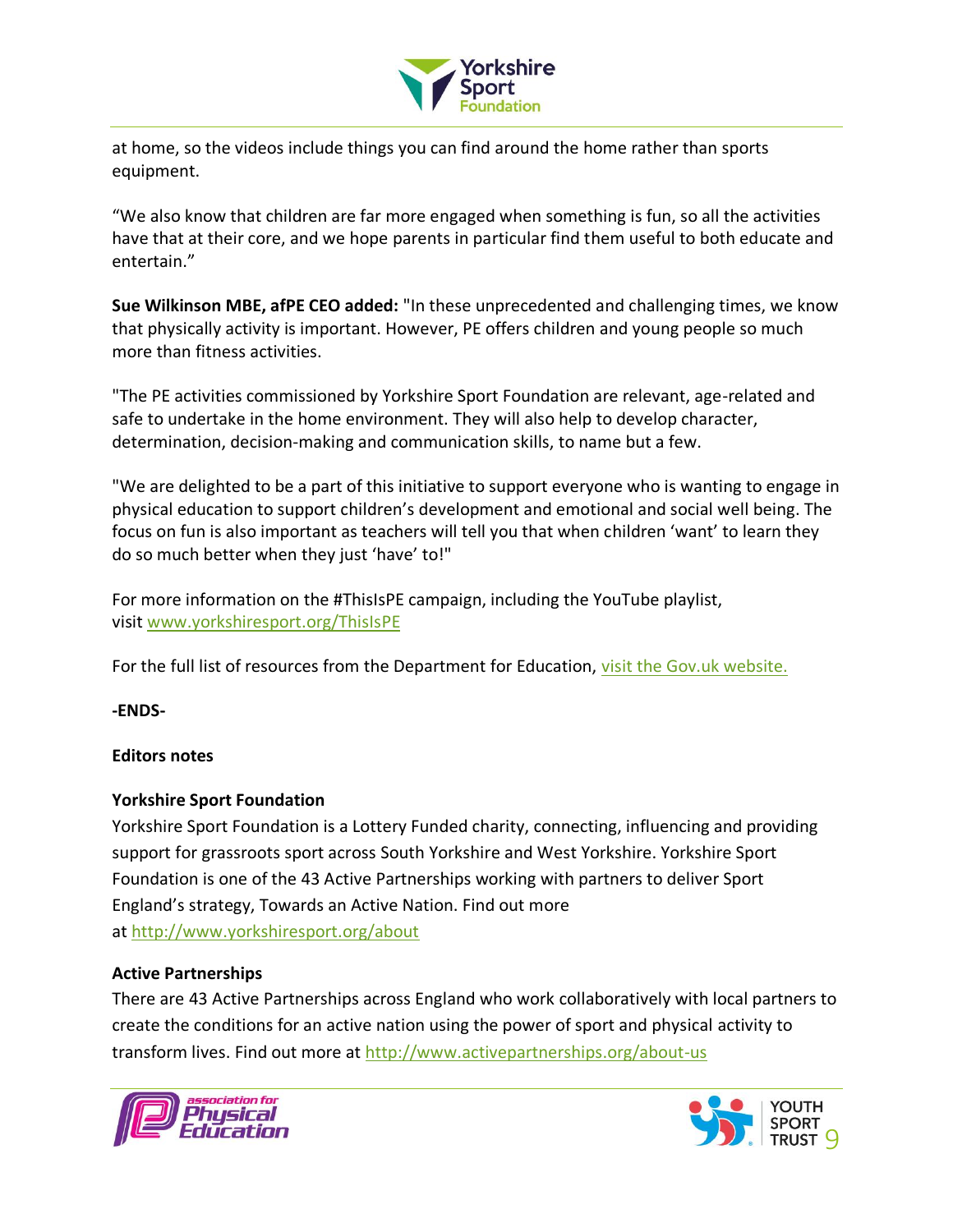

#### **Association for Physical Education**

The Association for Physical Education (afPE) is the only representative PE Subject Association in the UK.

Our purpose is to promote and maintain high standards and safe practice in all aspects and at all levels of physical education, school sport and physical activity influencing developments at national and local levels that will impact on pupils' physical health and emotional well-being.

We provide quality assured services and resources, and valuable professional support for our members and the physical education, school sport and physical activity sector.

#### **Youth Sport Trust**

The Youth Sport Trust are a children's charity working to ensure every child enjoys the lifechanging benefits that come from play and sport. YST harness the power of sport, physical activity and PE to increase young people's life chances through improved wellbeing, healthier lifestyles and greater attainment. In this way we are helping children to become schoolready, promoting inclusion and tolerance and giving young people a sense of belonging.